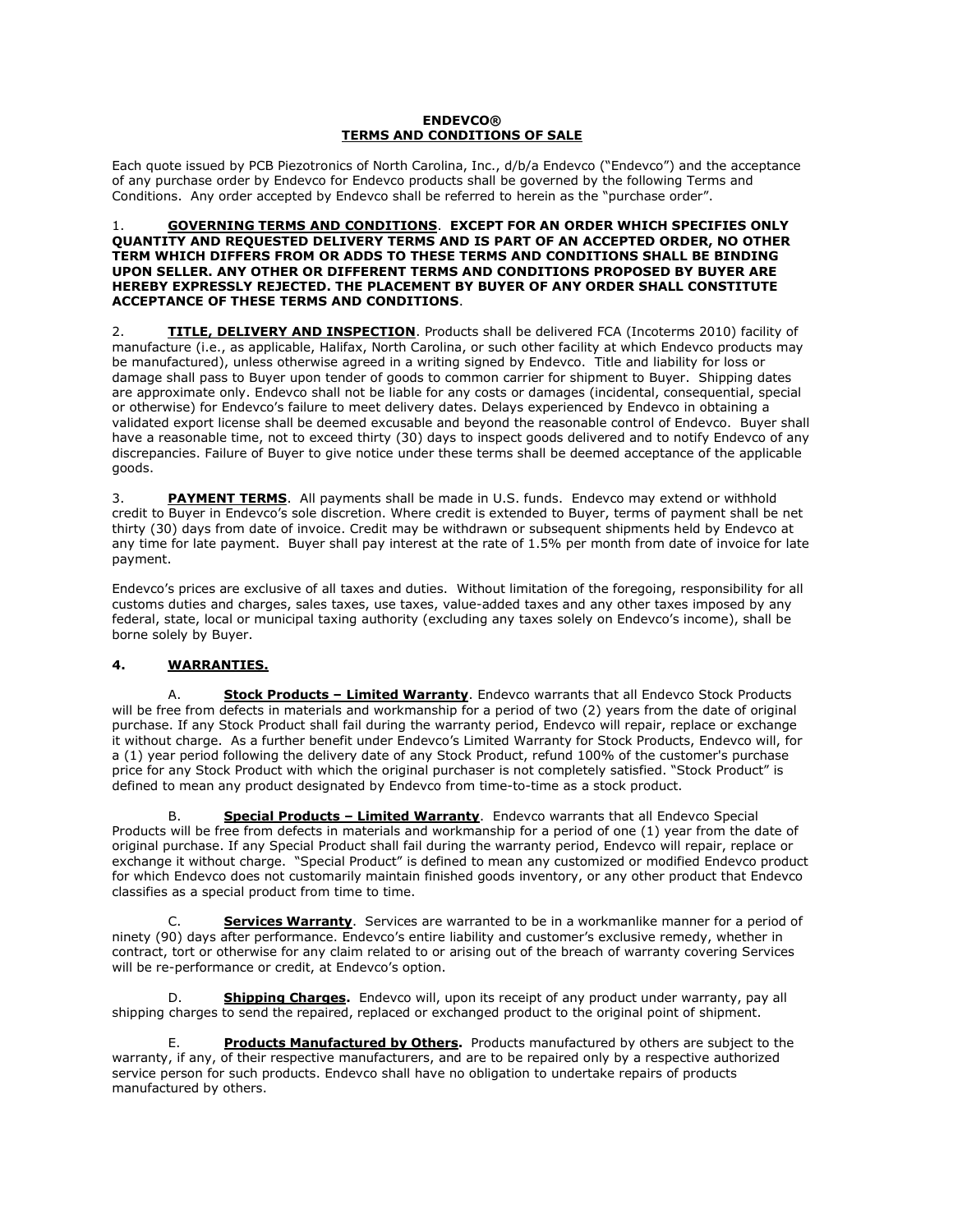F. **Applicability**. The designation of a product as a Stock Product or a Special is based upon Endevco's product classification, as determined in its sole discretion, at the time of the sale. If you have any questions regarding the classification of a product, please contact Endevco for clarification. The warranties described above do not apply to products manufactured by third parties, products for which necessary components are no longer available on a commercially reasonable basis, or any Endevco products damaged by accident, abuse, misuse, natural disaster or by any unauthorized disassembly, repair or modification. If there are any questions regarding power, intended application, or general usage of any Endevco product, please consult with your local sales contact or distributor.

G. **No Extension of Statute of Limitations.** Any repairs performed under Endevco's warranties shall not in any way extend the statute of limitations for claims under such warranties.

#### **H. WAIVER OF OTHER WARRANTIES. THE EXPRESS WARRANTIES SET FORTH IN THIS LIMITED WARRANTY ARE IN LIEU OF AND EXCLUDE ANY AND ALL OTHER WARRANTIES, EXPRESS OR IMPLIED, INCLUDING, BUT NOT LIMITED TO, THE IMPLIED WARRANTIES OF INFRINGEMENT, MERCHANTABILITY AND FITNESS FOR A PARTICULAR PURPOSE.**

**Procedure for Warranty Performance.** For any warranty claim, the Buyer must provide Endevco with the applicable model and serial numbers, the date of purchase, and the nature of the problem. Endevco, in its discretion, may also require that the Buyer return to Endevco the product being covered under warranty.

J. **Authority to Alter This Warranty.** No agent, representative, reseller, or distributor of Endevco has any authority to alter the terms of this Limited Warranty in any way. This Limited Warranty may be altered only in writing by an authorized officer of Endevco.

## **5. LIMITATIONS OF LIABILITY**

**A. NO INDIRECT, SPECIAL, INCIDENTAL OR CONSEQUENTIAL DAMAGES. ENDEVCO'S SOLE OBLIGATIONS UNDER ITS LIMITED WARRANTY ARE SET FORTH ABOVE IN PARAGRAPHS A THROUGH H. IN NO EVENT SHALL ENDEVCO BE LIABLE TO THE BUYER OR ANY OTHER PERSON FOR ANY INDIRECT, SPECIAL, INCIDENTAL, CONSEQUENTIAL, OR LOST PROFITS LOSSES OR DAMAGES OR FOR ANY FINANCIAL OR ECONOMIC LOSS CONNECTED WITH THE USE OF THE PRODUCT ORDERED UNDER THESE TERMS AND CONDITIONS. SUCH DAMAGES FOR WHICH ENDEVCO SHALL NOT BE RESPONSIBLE INCLUDE, BUT ARE NOT LIMITED TO, LOST TIME AND CONVENIENCE, LOSS OF USE OF THE PRODUCT, THE COST OF A PRODUCT RENTAL, COSTS OF GASOLINE, TELEPHONE, TRAVEL OR LODGING, THE LOSS OF PERSONAL OR COMMERCIAL PROPERTY, LOSS OF CONTRACTS, LOSS OF PRODUCTION, AND THE LOSS OF REVENUE.**

#### **B. NO LIABILITY IN EXCESS OF PURCHASE PRICE. IN NO EVENT SHALL ENDEVCO'S AGGREGATE LIABILITY WITH RESPECT TO ANY PRODUCT SOLD EXCEED THE PURCHASE PRICE OF SUCH PRODUCT PLUS ANY SHIPPING CHARGES THAT ENDEVCO MAY BE OBLIGATED TO PAY PURSUANT TO PARAGRAPH H ABOVE. THE REMEDIES OF THE BUYER UNDER THESE TERMS AND CONDITIONS SHALL BE EXCLUSIVE AND IN LIEU OF ANY OTHER REMEDY AT LAW OR IN EQUITY.**

6. **EXPORT CONTROL**. All Endevco quotes and all Buyer purchase orders issued for Endevco products are subject to all U.S. Export Regulations, including, without limitation, the International Traffic in Arms Regulations (ITAR) administered by the U.S Department of State's Directorate of Defense Trade Controls, and the Export Administration Regulations (EAR) administered by the Department of Commerce's Bureau of Industry and Security. Endevco's performance on any resulting sale or contract is contingent on strict compliance with these regulations as applicable and may require prior written approval from the U.S. Government (USG) before Endevco can execute the terms and conditions of the purchase order. Endevco shall not be liable for delays resulting from the actions or inaction of any USG agency.

Buyer agrees to comply with the terms and conditions of all U.S. Export and Re-export Regulations, and U.S. Government written approvals related to this purchase order. Buyer agrees to indemnify and hold harmless Seller for all claims, losses, or damages, including, without limitation, reasonable attorneys' fees and expenses, incurred by Seller as a result of any failure by Buyer to comply with this Section 6.

7. **RIGHTS IN PROPERTY**. Buyer acknowledges and agrees that all right, title and interest in and to all writings, works of authorship, technology, inventions, discoveries, processes, techniques, methods, results of non-recurring engineering services, designs, validation studies, procurement information, bills of material, concepts, research, materials and all other work product of any nature whatsoever, that are created, prepared, produced, authored, edited, amended, conceived or reduced to practice by the Endevco individually or jointly with others pursuant to this purchase order or related in any way to the business or contemplated business, products, activities, research or development of Endevco or result from any work performed by Endevco for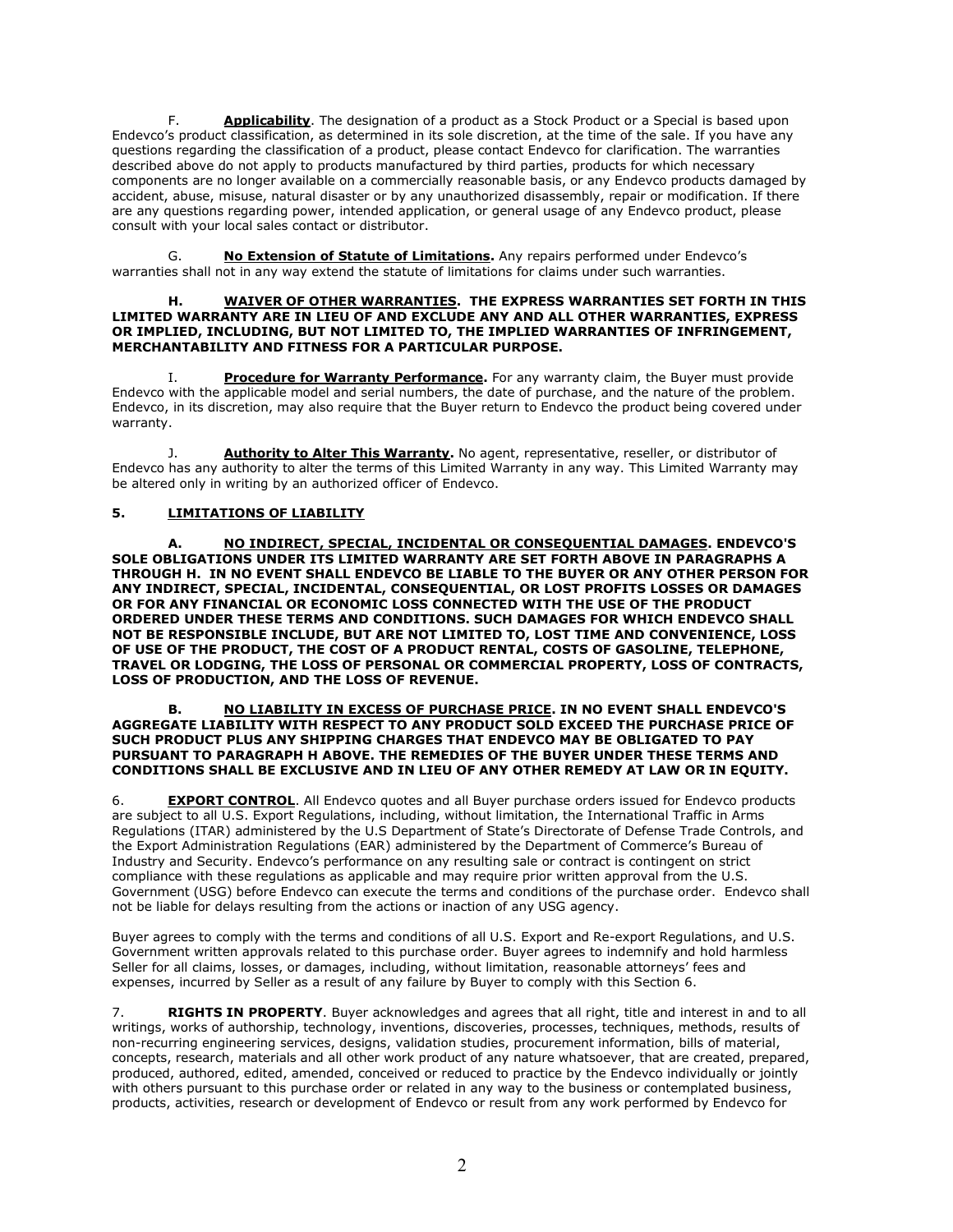the Buyer (in each case, regardless of when or where the work product is prepared or whose equipment or other resources is used in preparing the same), all rights and claims related to the foregoing, and all printed, physical and electronic copies and other tangible embodiments thereof ("Work Product"), as well as any intellectual property rights therein and all improvements thereto shall be the sole and exclusive property of Endevco. The Buyer acknowledges that, to the extent permitted by law, all Work Product consisting of copyrightable subject matter is "work made for hire" as defined in the Copyright Act of 1976 (17 U.S.C. § 101), and such copyrights are therefore owned by Endevco. To the extent that the foregoing does not apply, the Buyer hereby irrevocably assigns to Endevco, and its successors and assigns, for no additional consideration, the Buyer's entire right, title and interest in and to all Work Product and intellectual property rights therein, including, without limitation, the right to sue, counterclaim and recover for all past, present and future infringement, misappropriation or dilution thereof, and all rights corresponding thereto throughout the world. Nothing contained herein shall be construed to reduce or limit Endevco's right, title or interest in any Work Product or intellectual property rights so as to be less in any respect than Endevco would have had in the absence herein.

8. **COMPLIANCE WITH LAWS**. Buyer represents and covenants that, at all times, Buyer's use, sale, marketing and export of all Endevco products shall be in accordance with all applicable laws, rules, and regulations of the United States and of any other applicable jurisdictions, including without limitation, the U.S. Foreign Corrupt Practices Act and all applicable export laws, restrictions and regulations of the United States or any applicable foreign government, agency or authority. Buyer will not export or re-export, or authorize the export or re-export of any Endevco product, technology or information it obtains or learns from Endevco in violation of any laws, restrictions or regulations.

9. **APPLICABLE LAW**. The validity, performance and construction of this contract shall be governed by the internal laws of the State of North Carolina, United States of America, without regard to principles of conflicts of law.

THE RIGHTS AND OBLIGATIONS OF THE PARTIES WITH RESPECT TO THIS QUOTE AND ANY PURCHASE ORDER ISSUED FOR ENDEVCO PRODUCTS SHALL NOT BE GOVERNED BY THE PROVISIONS OF THE 1980 UNITED NATIONS CONVENTION ON CONTRACTS FOR THE INTERNATIONAL SALE OF GOODS.

10. **CANCELLATION.** Accepted orders may be cancelled subject to the provisions of this Section 10. Any order for a Stock Product may be cancelled without penalty. In the event of a customer cancellation of a Special Product, Endevco shall have the right to charge a cancellation fee equal to fifty percent (50%) of the purchase price payable with respect to the cancelled order. Such cancellation fee is intended to reimburse Endevco for its costs incurred in preparing to meet Buyer's requested delivery schedule for a Special Product, including, without limitation, Endevco's commitments to its suppliers, and the cost of non-stock inventory (raw materials, work-in-process and finished products) allocated to Buyer's order together with an allowance for termination costs.

11. **ARBITRATION**. Any dispute or claim arising out of or pursuant to this quote or any purchase order for Endevco products shall be submitted to final and binding arbitration conducted in accordance with the Commercial Arbitration Rules of the American Arbitration Association (the "Rules") by one arbitrator appointed in accordance with the Rules. The site of such arbitration proceedings shall be in Charlotte, North Carolina. Judgment upon any award rendered in such arbitration may be entered in any court of competent jurisdiction. This provision shall not limit either Endevco's or the Buyer's right to obtain any provisional or equitable remedy, including, without limitation, injunctive relief from any court of competent jurisdiction, as may be necessary in the sole judgment of Endevco or the Buyer, as the case may be, to protect its rights hereunder.

12. **SEVERABILITY**. If any term, provision, covenant or condition of this contract is held to be invalid, void or unenforceable by a court of competent jurisdiction, the remainder of this contract shall remain in full force and effect and shall in no way be affected, impaired or invalidated.

13. **NONWAIVER OF DEFAULT**. Each shipment hereunder shall be considered a separate transaction. In the event of any default by Buyer, Endevco may decline to make further shipments. If Endevco elects to continue to make shipments, Endevco's actions shall not constitute a waiver of any default by Buyer or in any way affect Endevco's legal remedies for any such default.

14. **ASSIGNMENT**. This contract shall not be assigned by Buyer without the prior written consent of Endevco. If consent is given, this contract shall be binding upon and inure to the benefit of the assigns.

15. **ENTIRE AGREEMENT**. THIS CONTRACT CONSTITUTES THE ENTIRE AGREEMENT BETWEEN THE PARTIES RELATING TO THE SALE OF GOODS DESCRIBED HEREIN AND SUPERSEDES ALL PREVIOUS COMMUNICATIONS, REPRESENTATIONS OR AGREEMENTS, EITHER ORAL OR WRITTEN. THIS AGREEMENT MAY BE CHANGED ONLY BY A MODIFICATION, IN WRITING, SIGNED BY THE BUYER AND A DULY AUTHORIZED